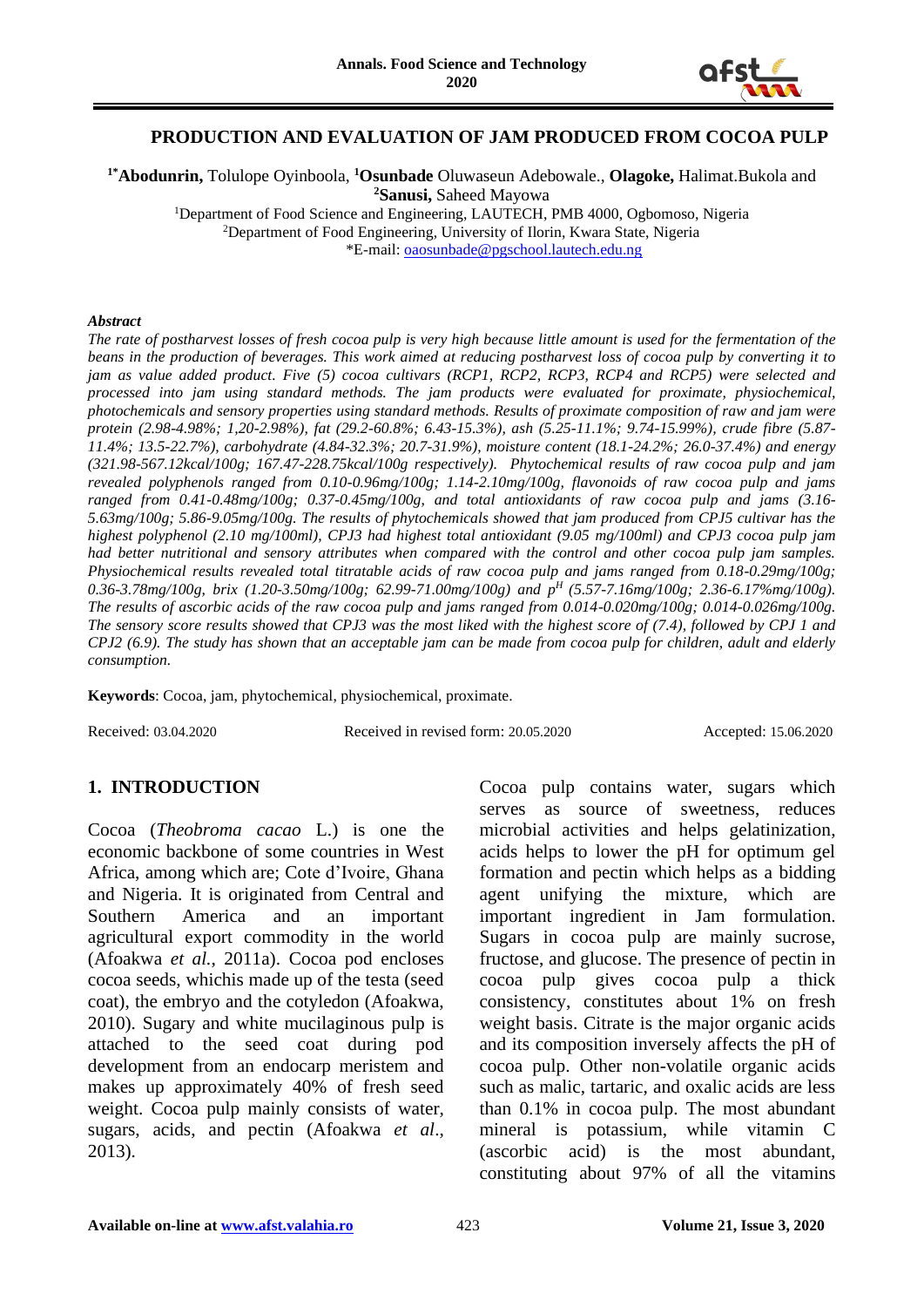

(Batista *et al.,* 2016). The concentrations of the nutrients vary due to different cultivars of cocoa, ripeness as well as growing regions and subsequently, influence of climate. These constituents are rich bioresource for value added product, particularly in the food industry.

Several researchers have attempted to utilize cocoa pulp extract before and after bean fermentation. Batista *et al.,* 2016 made a fruit wine by fermenting fresh cocoa pulp using *Saccharomyces cerevisiae* strain. Eke *et al.* (2013) evaluated Jam from Jackfruits. Batista *et al.,* 2016 researched on jam from Apricot fruit and Batista *et al.,* 2016 worked on production of marmalade from cocoa beans. Jams are made from the pulp and juice of one fruit rather than the combination of several fruits. Good jam has a soft even consistency without distinct pieces, a bright colour, a good fruit flavor and a semi-jellied structure that is easy to spread but has no free liquid. The cocoa pulp could be processed into jam after concentrating the pulp by removing a large amount of the moisture such that its solute concentration increased from about 10-15% to about 30-35%. The objective of this study was therefore to develop coco pulp jam and to evaluate proximate composition, ascorbic acids, some physicochemical, photochemical and sensory properties of Jam produced from five different varieties of cocoa pulp.

# **2. MATERIALS AND METHODS**

### **Materials**

Cocoa hybrid varieties (RCP1, RCP2, RCP3, RCP4 and RCP5) were obtained from Cocoa Research Institute of Nigeria, Ibadan, Nigeria. A commercial strawberry jam, lemon, Laboratory grade sugar and pectin were purchased from a local market in Ibadan, Oyo State, Nigeria.

# **Methods**

### **Jam preparation**

Jam was produced using a standard method according to Guide 7 (2017). The cocoa pods were washed with water and opened to remove

the pulp enclosing the seeds. The pulp was then separated from the beans. 2.5ml of water was added to 400g of the extracted pulp before blending to a homogenous mixture and then heated to evaporate the excess moisture from the pulp. 100g of sugar was added to 400g of the heated pulp and heating of the mixture continued until the sugar was completely dissolved and total soluble solids of 60° brix attained. 20 ml of lemon juice and 0.05g of salt were then added to the mixture to enhance gel formation, improve colour and flavor of the jam. The mixture was thoroughly mixed until the total soluble solids (TSS) reached 68°brix. The mixture was hot filled into sterilized glass jars, cooled under ambient conditions and stored.

# **Determination of proximate composition**

Crude protein, moisture, fat and crude fibre content were evaluated using method of A.O.A.C (2013). Energy was determined according to the method of Mahgoub using the formula as shown below, while carbohydrate was calculated by difference.

Total energy  $(kcal/100g) = [(% \space available$ carbohydrates  $\times$  4) + (% protein  $\times$  4) + (% fat  $\times$ 9)]

# **Determination of phytochemical**

The phytochemical screening was done on the sample using methods as described by AOAC, (2013). The dried sample was homogenized and alkaloid was extracted from 10g of the sample for 4 hours using 20% v/v acetic acid in ethanol. The extract was filtered to remove cellulose debris and then concentrated to about one quarter of the original volume. One percent NH4OH was added drop wise until a precipitate occurred. The crude alkaloid was dried to constant weight in an oven and the percentage alkaloid calculated.

# **Determination of physicochemical composition**

A total soluble solid was estimated using a refractometer and the pH of the samples was measured using microprocessor based digital pH meter using standard methods. The acidity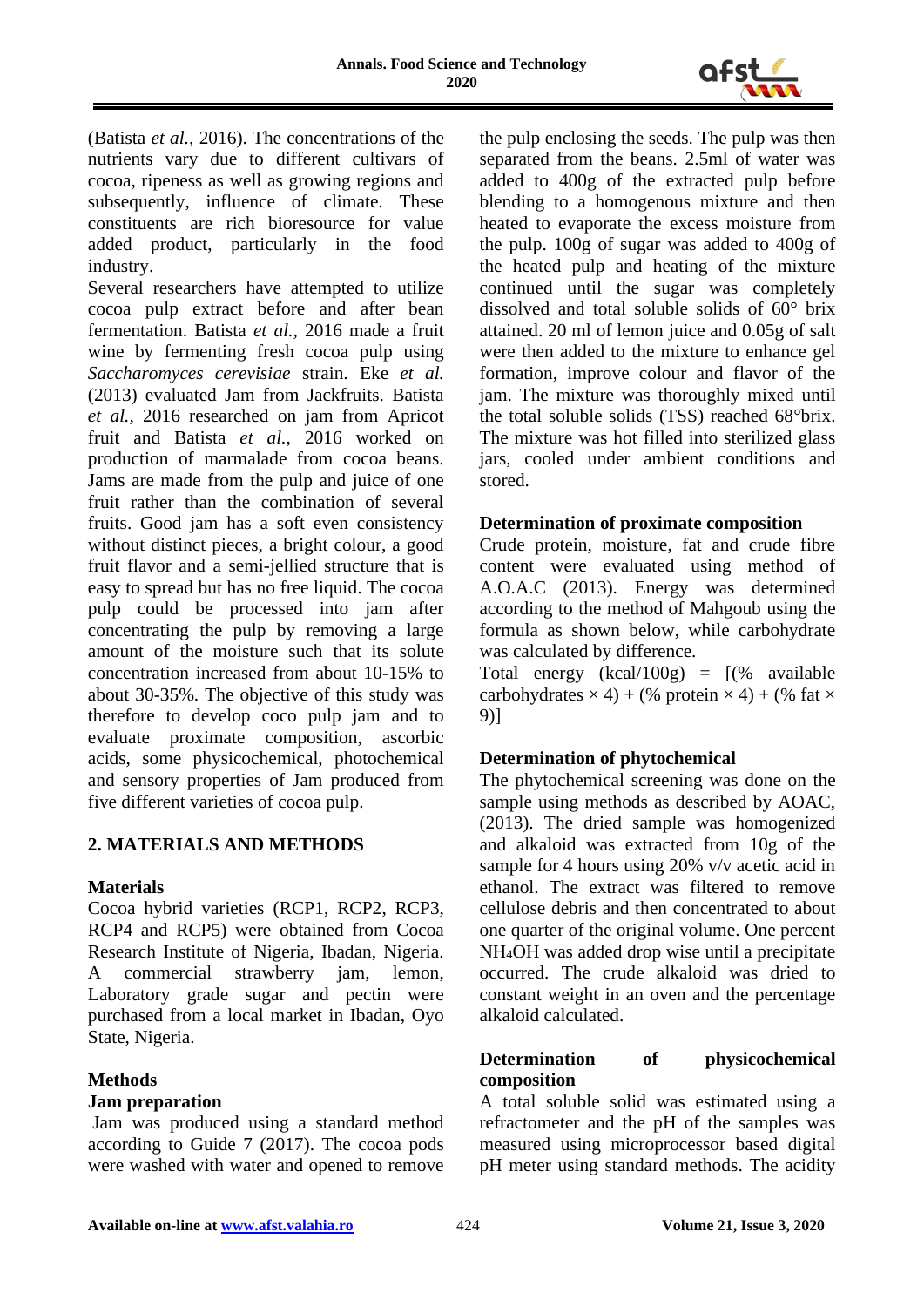

of the samples, total and reducing sugar, and ascorbic acid were evaluated according to AOAC, 2013. Total phenolic, flavonoid and antioxidants were determined calorimetrically.

### **Sensory evaluation**

The sensory attributes were evaluated on the jams processed from the five cocoa varieties after one month storage at room temperature for taste, flavor, consistency, color and general acceptability at 2 weeks and 4 weeks intervals using 9-point hedonic scale, where 1- dislike extremely and 9-like extremely. A portion of 5grams of sample was served in random coded plates to 25 untrained panelists consisting of staff and students of the University who were very familiar with the jam. For consistency, an additional 5grams of each sample was smeared on a sliced piece of bread for evaluation. The data obtained were subjected to appropriate statistical analysis.

### **Statistical Analysis**

Data generated were subjected to analysis of variance (ANOVA) using statistical package for social scientist (SPSS) and treatment means that are significantly different were compared using the Duncan's multiple range test.

# **3. RESULTS AND DISCUSSION**

# **Proximate composition of cocoa pulp and jam samples**

The proximate composition of raw cocoa pulp and cocoa pulp jam of the five varieties of cocoa as well as control are shown in Tables 1. The proximate composition results of raw cocoa pulp showed that moisture content ranged from 18.1% to 24.2% while the moisture contents in the cocoa pulp jam and control ranged from 25.0% to 37.44%. The values obtained are in accordance with the values reported by Eke *et al.* (2013) ranging from 20.02% to 35.1% in Jackfruit jam. All samples were not within the range of safe moisture content  $(\langle 11.1\% \rangle)$  as reported by Adebayo *et al* (2012). The moisture content of the cocoa pulp jam samples and the control were higher than that of the cocoa pulp raw samples because water were added during sample preparation stage though some were lost during heating. In general, the moisture content of jam samples were high, the lower the moisture content in a product, the longer the potential storage life since the growth of microorganisms are hindered at low moisture content.

| Table 1. Proximate composition of the raw and jam samples |  |  |  |
|-----------------------------------------------------------|--|--|--|
|-----------------------------------------------------------|--|--|--|

| Sample           | Moisture<br>$(\% )$ | Ash $(\%)$          | Crude Fiber $(\%)$                         | Fat $(\%)$        | Protein $(\%)$    | Cho<br>(% )       | Energy<br>Kcal/100g   |
|------------------|---------------------|---------------------|--------------------------------------------|-------------------|-------------------|-------------------|-----------------------|
| RCP <sub>1</sub> | $21.3^{\circ}$      | $10.5^{b}$          | (Batista<br><i>al.,</i><br>et<br>$2016$ ). | $21.4^\circ$      | $3.23^{\circ}$    | $32.3^a$          | 321.98 <sup>e</sup>   |
|                  |                     |                     | 11.1 <sup>b</sup>                          |                   |                   |                   |                       |
| RCP <sub>2</sub> | $21.6^{b}$          | 7.49 <sup>d</sup>   | 9.08 <sup>d</sup>                          | $29.2^{\rm d}$    | $2.98^{d}$        | $29.5^{b}$        | $381.44$ <sup>d</sup> |
| RCP <sub>3</sub> | 18.1 <sup>e</sup>   | $5.25^{\circ}$      | $5.87^{\circ}$                             | 60.8 <sup>a</sup> | 4.96 <sup>a</sup> | 4.84 <sup>e</sup> | 567.12 <sup>a</sup>   |
| RCP4             | 19.7 <sup>d</sup>   | $9.65^{\circ}$      | 9.37 <sup>c</sup>                          | 48.7 <sup>b</sup> | 4.98 <sup>a</sup> | 7.53c             | 468.59 <sup>b</sup>   |
| RCP <sub>5</sub> | $24.2^{\rm a}$      | 11.1 <sup>a</sup>   | $11.4^a$                                   | 41.2 <sup>c</sup> | 4.91 <sup>b</sup> | 7.08 <sup>d</sup> | 399.38 <sup>c</sup>   |
| CPJ1             | 37.4 <sup>a</sup>   | 12.30 <sup>d</sup>  | $13.5^e$                                   | 6.43 <sup>e</sup> | 2.11 <sup>d</sup> | $28.3^{\rm a}$    | $170.91^{\circ}$      |
| CPJ <sub>2</sub> | 27.9 <sup>d</sup>   | $9.74$ <sup>f</sup> | 22.7 <sup>a</sup>                          | 6.47 <sup>d</sup> | $1.20^e$          | 31.9 <sup>a</sup> | 200.8 <sup>b</sup>    |
| CPJ3             | $25.0^{\rm f}$      | 14.60 <sup>b</sup>  | $20.2^{\circ}$                             | $15.3^{\circ}$    | 2.20 <sup>c</sup> | 31.9 <sup>a</sup> | $228.75^{\rm a}$      |
| CPJ4             | $26.0^e$            | $11.44^e$           | 19.6 <sup>d</sup>                          | 6.46 <sup>d</sup> | 2.98 <sup>a</sup> | 31.9 <sup>a</sup> | $191.84^{bc}$         |
| CPJ <sub>5</sub> | 30.9 <sup>c</sup>   | 15.99a              | $20.4^{b}$                                 | 9.41 <sup>c</sup> | 2.98 <sup>a</sup> | 20.7 <sup>b</sup> | $167.49^{\circ}$      |
| <b>CTR</b>       | $34.5^{b}$          | $13.04^{\circ}$     | $21.1^b$                                   | $12.4^{b}$        | 2.98 <sup>a</sup> | $25.1^b$          | 211.89ab              |

Mean with the same superscripts along the column are not significantly different at 5% probability. CTR = Control. RCP1= Raw cocoa pulp hybrid 1. RCP2= Raw cocoa pulp hybrid 2. RCP3= Raw cocoa pulp hybrid 3. RCP4= Raw cocoa pulp hybrid 4. RCP5= Raw cocoa pulp hybrid 5. CPJ1=Cocoa pulp jam hybrid 1. CPJ2=Cocoa pulp jam hybrid 2. CPJ3=Cocoa pulp jam hybrid 3. CPJ4=Cocoa pulp jam hybrid 4. CPJ5=Cocoa pulp jam hybrid 5.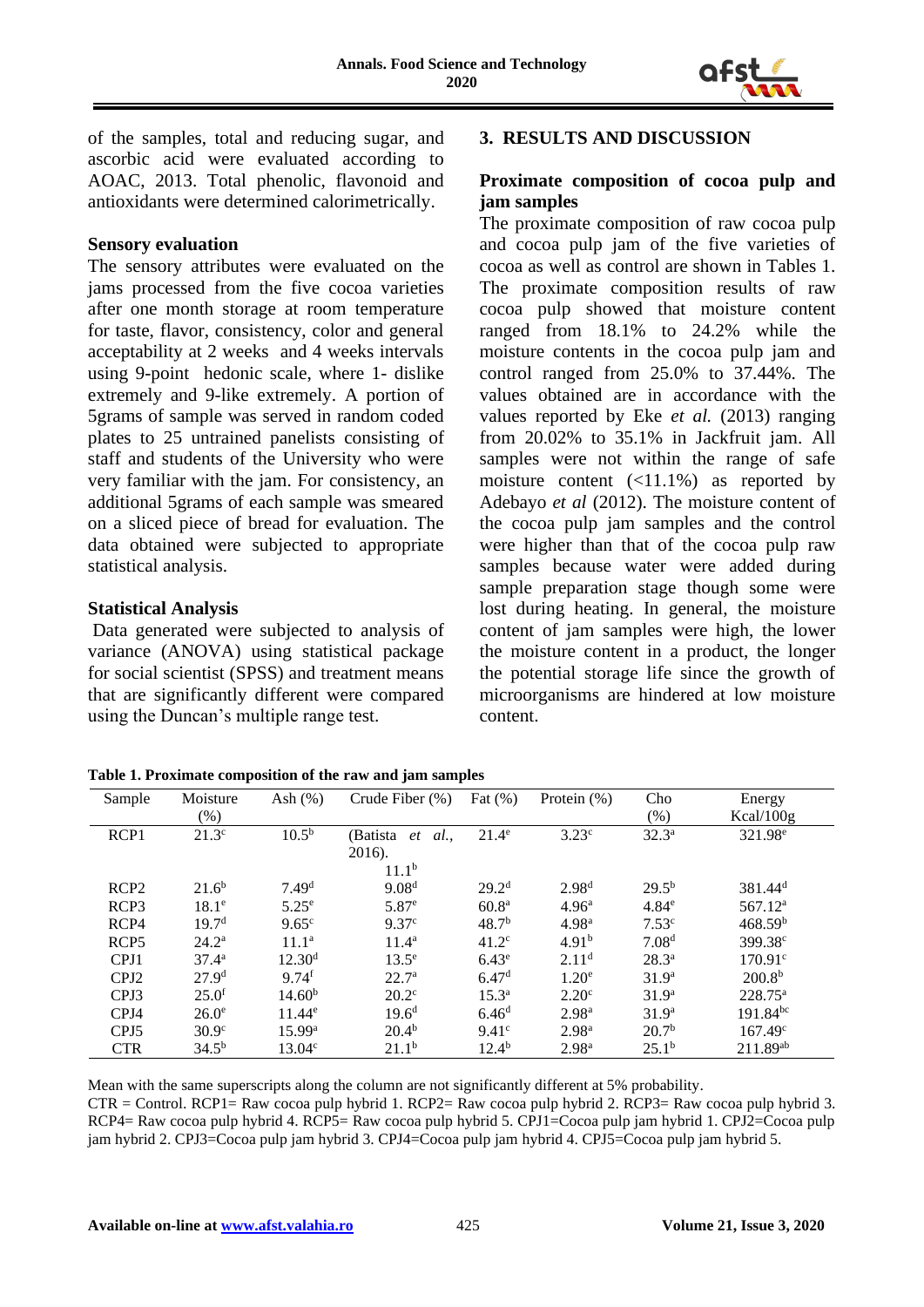

The ash content of the raw samples ranged from 5.25% to 11.1% while that of the cocoa pulp jam samples and control ranged from 9.74% to 15.99% and all the samples were significantly different at  $p<0.05$ . These values were slightly different from the values reported for jack fruit- pineapple jam by Eke *et al*., 2013.

However, this work has shown that CPJ5 variety has the highest ash content and consequently very rich in minerals. Ash content is an indication of the presence of mineral in food (Adebayo *et al*., 2012).

The results contents of protein showed that the values of cocoa pulp jam and control ranged from 0.19% to 2.98% while the protein content of the raw samples ranged from 2.98% to 4.98%. Control sample (CTR) had the lowest protein content (0.18%). The values obtained from raw cocoa pulp were higher than that obtained for the cocoa pulp jam and this might be due to protein denaturation by high temperature during heating. These values obtained were not in accordance with the results obtained by Batista *et al.,* 2016 in production of marmalade from cocoa beans and this could be due to environmental factors, agronomy factors or variety of the samples used. There was significant difference between the values obtained at  $p<0.05$ .

The fat content of the raw sample ranged from 21.4% to 60.8% and that of the jam samples and control ranged from 6.43% to 15.34%. It was observed that the fat content of the raw samples obtained were higher than the values obtained for the jam samples as a result of the heat treatment. CPJ3 had the highest fat content and this could be as a result of variety differences. CPJ3 and CPJ2 showed no significant difference at  $p<0.05$  while others were all significantly different at  $p<0.05$  and this could be due to the variety differences. The values obtained were higher than values reported by Batista *et al.,* 2016 in production of marmalade from cocoa beans (8.16% to 15.10%) and this could be due to environmental factors, agronomy factors or species of the samples used.

The crude fibre of the jam samples and control ranged from 5.87% to 11.4%. The crude fibre results showed no significant difference between CPJ5 and Control (CTR) at  $p<0.05$ whereas there was significant difference between the other samples at  $p<0.05$  and this could be as a result of the different cultivars. The crude fibre content values ranged from 13.48% to 22.7%. The high fibre content in the jam constitutes greatly to its weight and helps to aid digestibility in the bowel. The crude fibre contents obtained were higher than those reported by Batista *et al.,* 2016 in apricot jam (11.2% to 21.1%). This could be due to agronomy factors or environmental factors.

The carbohydrate content of the raw samples ranged from 4.84% to 32.3% while the carbohydrate content of the jam samples and control ranged from 20.7% to 33.4%. CPJ1, CPJ2 and CPJ4 were not significantly different at p<0.05 but was significantly different among CPJ5, CPJ3 and control at  $p<0.05$ . This difference could be due to difference in their cultivars. The results obtained were in accordance to the values obtained by Eke *et al.* (2013) in jackfruit jam (19.06% to 25.10%). The gross energy content ranged from 321.9  $g/100c$ al to 567.1  $g/100c$ al for both the raw samples, jam samples and the control. All samples were significantly different at  $p<0.05$ . Sample CPJ3 Jam had the highest energy value and this might be due to high fat content of the cultivars.

# **Phytochemical properties of raw cocoa pulp and cocoa pulp jam**

Results of the phytochemical analysis of raw cocoa pulp and cocoa pulp jam from five (5) varieties are shown in Table 2. The result for raw samples showed that total polyphenol content ranged from 1.14 to 2.09 mg/100ml. All the samples were significantly different at p<0.05 and this could be due to differences in their cultivars. Total flavonoids content ranged from 0.41 to 0.48mg/100ml. RCP1 and RCP2 were not significantly different at  $p<0.05$  while RCP3, RCP4, RCP5 were significantly different from RCP1 and RCP2.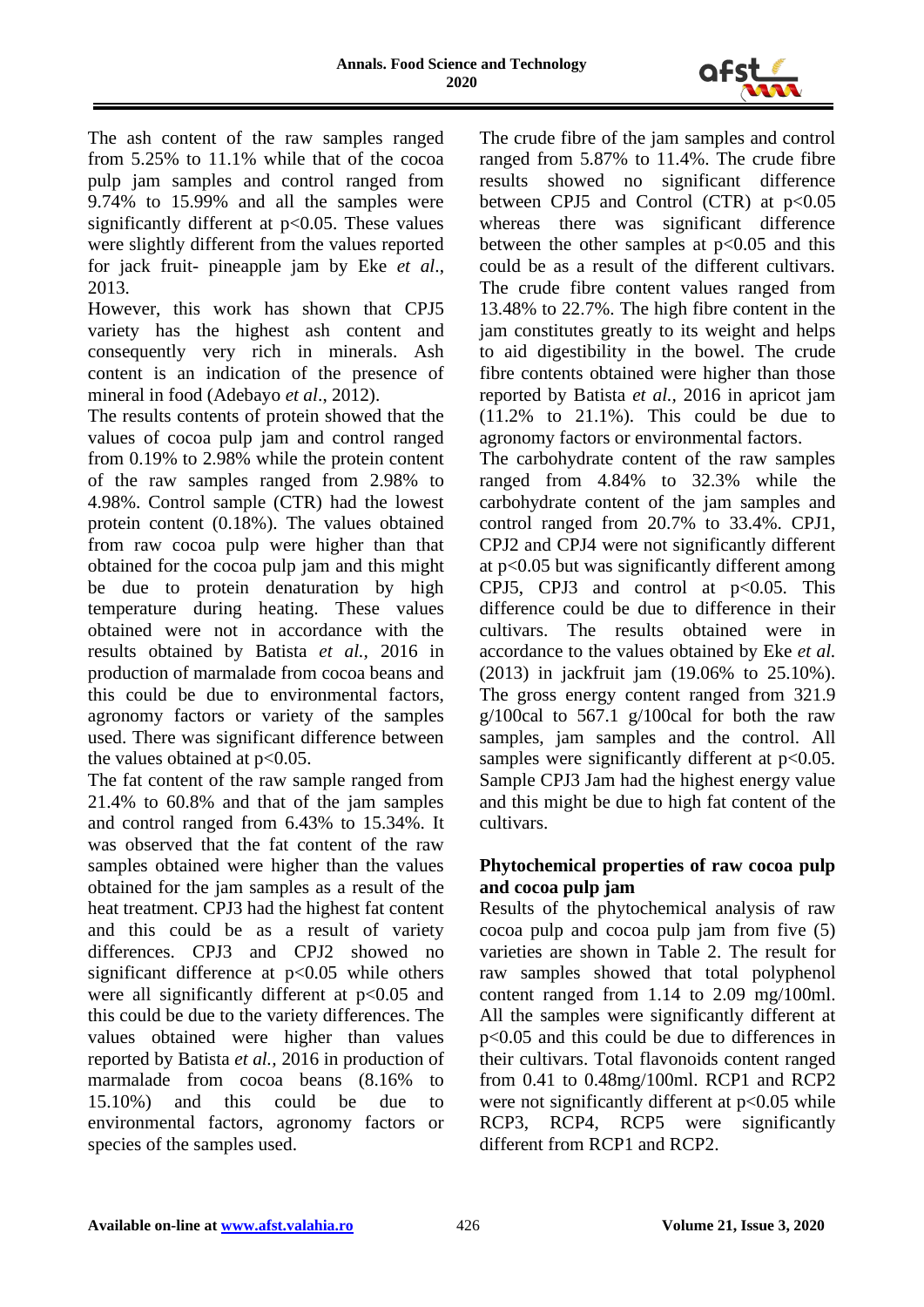

| Sample           | Total             | Total             |                   |  |
|------------------|-------------------|-------------------|-------------------|--|
|                  | Polyphenol        | Flavonoid         | Antioxidant       |  |
| RCP1             | 1.35 <sup>c</sup> | 0.41 <sup>b</sup> | 3.16 <sup>d</sup> |  |
| RCP <sub>2</sub> | 1.67 <sup>b</sup> | 0.42 <sup>b</sup> | 3.61 <sup>c</sup> |  |
| RCP <sub>3</sub> | 1.14 <sup>d</sup> | $0.44^{ab}$       | 4.39 <sup>b</sup> |  |
| RCP4             | $1.63^b$          | 0.44ab            | $5.63^{\rm a}$    |  |
| RCP <sub>5</sub> | $2.10^{\rm a}$    | $0.48^{\rm a}$    | $5.52^{\rm a}$    |  |
| CPJ1             | 0.10 <sup>d</sup> | 0.37 <sup>d</sup> | 5.86 <sup>c</sup> |  |
| CPJ <sub>2</sub> | 0.15 <sup>d</sup> | $0.42^{\circ}$    | 6.62 <sup>c</sup> |  |
| CPJ3             | 0.31 <sup>c</sup> | 0.43 <sup>c</sup> | $9.05^{\rm a}$    |  |
| CPJ4             | $0.96^{\rm a}$    | $0.42^{\circ}$    | $7.88^{b}$        |  |
| CPJ <sub>5</sub> | 0.28 <sup>c</sup> | $0.45^{\rm b}$    | 7.62 <sup>b</sup> |  |
| <b>CTR</b>       | 0.82 <sup>b</sup> | $0.50^{\rm a}$    | 2.26 <sup>d</sup> |  |

| Table 2: Phytochemical composition of the raw and jam samples (mg/100g) |  |  |
|-------------------------------------------------------------------------|--|--|
|-------------------------------------------------------------------------|--|--|

Mean with the same superscripts along the column are not significantly different at 5% probability.

CTR = Control. RCP1= Raw cocoa pulp hybrid 1. RCP2= Raw cocoa pulp hybrid 2. RCP3= Raw cocoa pulp hybrid 3. RCP4= Raw cocoa pulp hybrid 4. RCP5= Raw cocoa pulp hybrid 5. CPJ1=Cocoa pulp jam hybrid 1. CPJ2=Cocoa pulp jam hybrid 2. CPJ3=Cocoa pulp jam hybrid 3. CPJ4=Cocoa pulp jam hybrid 4. CPJ5=Cocoa pulp jam hybrid 5.

The total antioxidant content ranged from 3.163 to 5.516 mg/100ml. RCP4 and RCP5 were not significantly different at  $p<0.05$ , while All other samples were significantly different at  $p<0.05$  and this could be due to variety differences. Results of the Jam revealed that total polyphenol content ranged from 0.10 to 0.96 mg/100ml. CPJ1 and CPJ2 were not significantly different at  $p<0.05$ , CPJ3 and CPJ5 were not significantly different from each other too while CPJ4 were significantly different at  $p<0.05$  from others and had the highest value (0.96mg/100g). This could be due to the difference in soil type, climate conditions and environmental factors. It was observed that the total phenolic content of the jam samples had lower values compared to that of the raw samples and this might be due to the adverse effect of heat treatment, light or oxygen that leads to oxidation and degradation of phenolic compounds (Batista *et al.,* 2016). The results of phenolic obtained were in accordance to those obtained by Batista *et al.,* 2016.

The total antioxidant content of jam samples and control ranged from 2.25 to 9.04 mg/100ml. CPJ1, CPJ2, CPJ4 and CPJ5 were not significantly different at  $p<0.05$  while others were significantly different at p<0.05. The values obtained were in accordance to that reported for green grape jam (Batista *et al.,* ). The increase in the antioxidants in the jam samples compared to the raw samples could be due to the degradation of tannins and polyphenolic compounds. It could also be due to the release of phytochemicals from the cell matrix (Batista *et al.,* 2016). In addition, the higher antioxidant values could be due to maillard reaction formed during the heat treatment (Batista *et al.,* 2016).

The Total flavonoid content of jam samples and control ranged from 0.37 to 0.50 mg/100ml. CPJ4, CPJ3 and CPJ2 were not significantly different at  $p<0.05$  while others were significantly different at p<0.05. This could be due to their different soil properties and environmental factors. Flavonoids are group of antioxidants that have been proven to exhibit a wide range of biological activities like antimicrobial, anti-inflammatory, analgesic, anti-allergic, cytostatic and antioxidant properties (Ioannone *et al.,* 2015). The flavonoid composition in the jam samples had values lower than that reported for Roselle jam from dark red calyces (2.52g/100g) (Darkwa *et al.,* 2016). This could be due to environmental factors, agronomy factors or variety of the samples used.

# **Physiochemical compositions of raw cocoa pulp and cocoa pulp jam**

Results of the physiochemical analysis of raw cocoa pulp and cocoa pulp jam from five (5) varieties of cocoa and control are shown in Table 3. The result for raw samples showed that the pH content values ranged from 5.57 to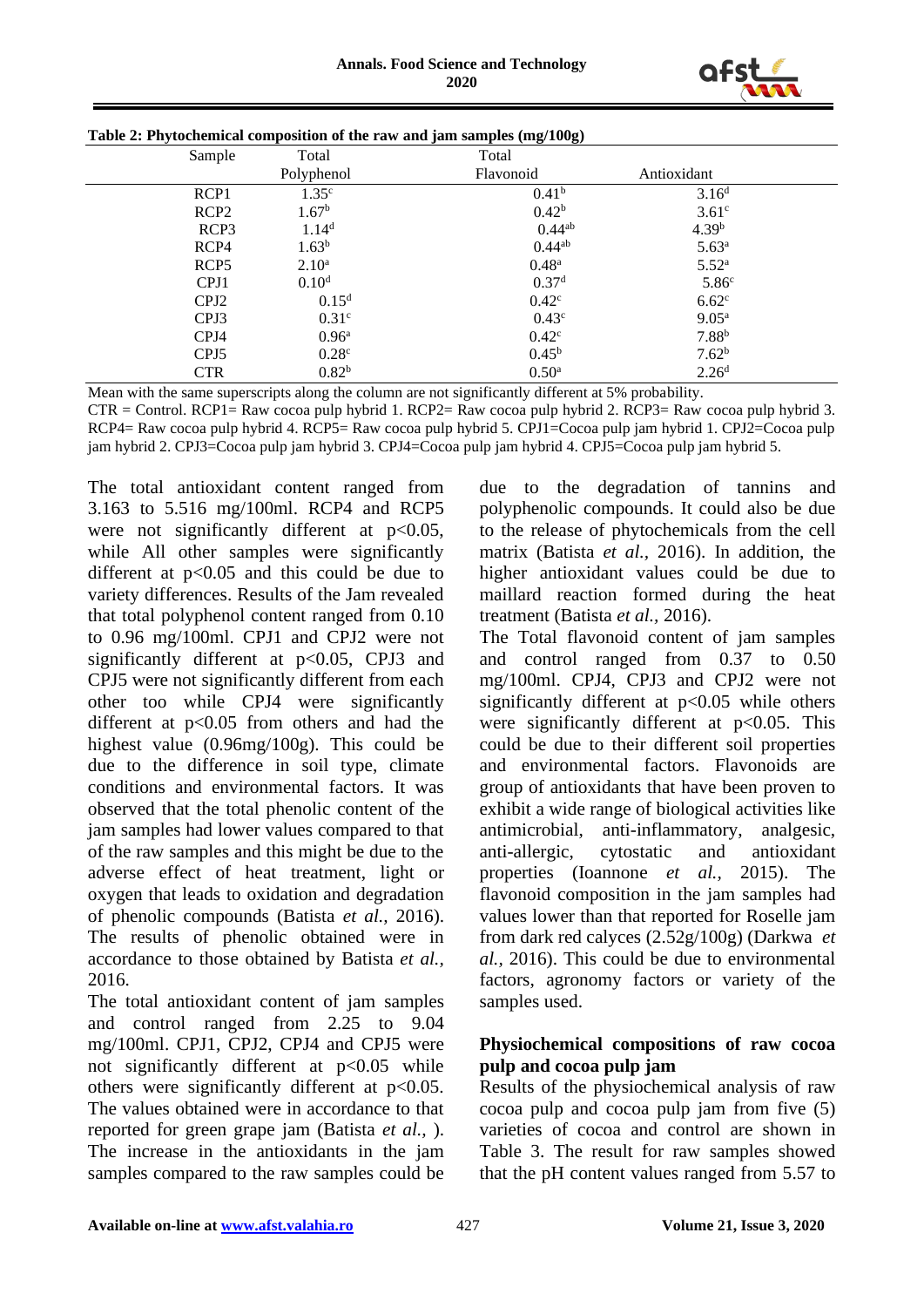

7.36mg/100ml. All samples were significantly different at  $p<0.05$  and this could be due to their different cultivars, soil properties and environmental conditions (Iftikhar *et al*, 2010). Total soluble solids content (Brix) values ranged from  $1.19$  to  $3.50^{\circ}B$ . All the samples were significantly different at  $p<0.05$ . The results of titratable acid ranged from 0.18 to 0.29mg/100ml). RCP3 and RCP1 were not significantly different at  $p<0.05$ , while all other samples were significantly different at  $p<0.05$ .

Results of the Jam samples showed that the pH content ranged from 2.36 to 6.17mg/100ml. All samples were significantly different at  $p<0.05$ and this could be due to the presence of several organic acids such as citric acid, lactic and acetic acid (Iftikhar *et al*, 2010). These acids help to preserve the colour, flavor compound of the pulp and prevent the jams from spoilage by non-acidophilic bacteria (Samira Lagha *et al.,* 2018). The reason for pH difference between the raw cocoa pulp and the jam samples may be due to the breakdown of pulp sugars that was reported to reduce citric acid concentration (Samira Lagha *et al.,* 2018). The pH of jam is an important factor to obtain optimum gel condition. The pH in the present study, particularly CPJ1 and CPJ2 were slightly lower than that reported by Awolu *et al.,* 2018 for jam from blends of banana, pineapple and water melon, meanwhile the  $P<sup>H</sup>$  value of CPJ3, CPJ4 and CPJ5 were similar to the finding of

Awolu et al, 2018. This could be due to environmental factors, agronomy factors or varieties of the samples used.

Total soluble solids (Brix) content of the Jam samples and control values ranged from 62.3 to 71.0°B. CPJ1 and CPJ2 were not significantly different at p<0.05 while CPJ3, CPJ4 and CPJ5 were significantly different at  $p<0.05$ . This could be as a result of their different cultivars. The sugar present in jam comprises of natural and added sugar, which serves as a preservative by creating an osmotic environment that can inhibit microbial growth in the jam. The proportion of sugar to fruit varies according to the type of fruit and its ripeness. However, The results of the total soluble solids obtained from the jam products are in accordance to values reported by Eke *et al.,* (2013) for jackfruit jam  $(67.29 \text{ to } 70.0)$ <sup>o</sup>B

The total titratable acid content (TTA) of the jam samples and control values ranged from 0.36 to 3.78mg/100ml. CPJ1 and CPJ2 were not significantly different at  $p<0.05$ , while all other samples were significantly different at p<0.05. This could be due to their differences in structural and nutritional composition. These results obtained were higher than the values reported by Eke *et al.,* (2013) for jackfruit jam (0.36 to 2.88mg/100ml) and this could be due to environmental factors, agronomy factors or cultivars of the samples used.

| Table 3: Physiochemical composition of the raw and jam samples |  |  |
|----------------------------------------------------------------|--|--|
|                                                                |  |  |

| Sample           | <b>Brix</b>        | <b>TTA</b>         | Ph                |
|------------------|--------------------|--------------------|-------------------|
|                  | $(^{\circ}B)$      | (mg/100g)          | (mg/100g)         |
| RCP <sub>1</sub> | 2.20 <sup>c</sup>  | 0.18 <sup>c</sup>  | 5.57 <sup>e</sup> |
| RCP <sub>2</sub> | 1.20 <sup>e</sup>  | 0.27 <sup>ab</sup> | 6.26 <sup>d</sup> |
| RCP <sub>3</sub> | 3.00 <sup>b</sup>  | 0.18 <sup>c</sup>  | 7.16 <sup>b</sup> |
| RCP4             | 2.01 <sup>d</sup>  | 0.29 <sup>a</sup>  | 7.36 <sup>a</sup> |
| RCP5             | 3.50 <sup>a</sup>  | $0.25^{b}$         | 6.76 <sup>c</sup> |
| CPJ1             | 67.99 <sup>c</sup> | 0.36 <sup>e</sup>  | 6.06 <sup>a</sup> |
| CPJ <sub>2</sub> | 67.99 <sup>c</sup> | 0.36 <sup>e</sup>  | 6.17 <sup>a</sup> |
| CPJ3             | $71.00^{\rm a}$    | 0.90 <sup>c</sup>  | 3.76 <sup>c</sup> |
| CPJ4             | 69.49 <sup>b</sup> | 1.01 <sup>b</sup>  | 3.07 <sup>d</sup> |
| CPJ <sub>5</sub> | 68.00 <sup>c</sup> | 0.57 <sup>d</sup>  | $4.36^{b}$        |
| <b>CTR</b>       | 62.99 <sup>d</sup> | 3.78 <sup>a</sup>  | 2.36 <sup>e</sup> |

Mean with the same superscripts along the column are not significantly different at 5% probability.

CTR = Control. RCP1= Raw cocoa pulp hybrid 1. RCP2= Raw cocoa pulp hybrid 2. RCP3= Raw cocoa pulp hybrid 3. RCP4= Raw cocoa pulp hybrid 4. RCP5= Raw cocoa pulp hybrid 5. CPJ1=Cocoa pulp jam hybrid 1. CPJ2=Cocoa pulp jam hybrid 2. CPJ3=Cocoa pulp jam hybrid 3. CPJ4=Cocoa pulp jam hybrid 4. CPJ5=Cocoa pulp jam hybrid 5.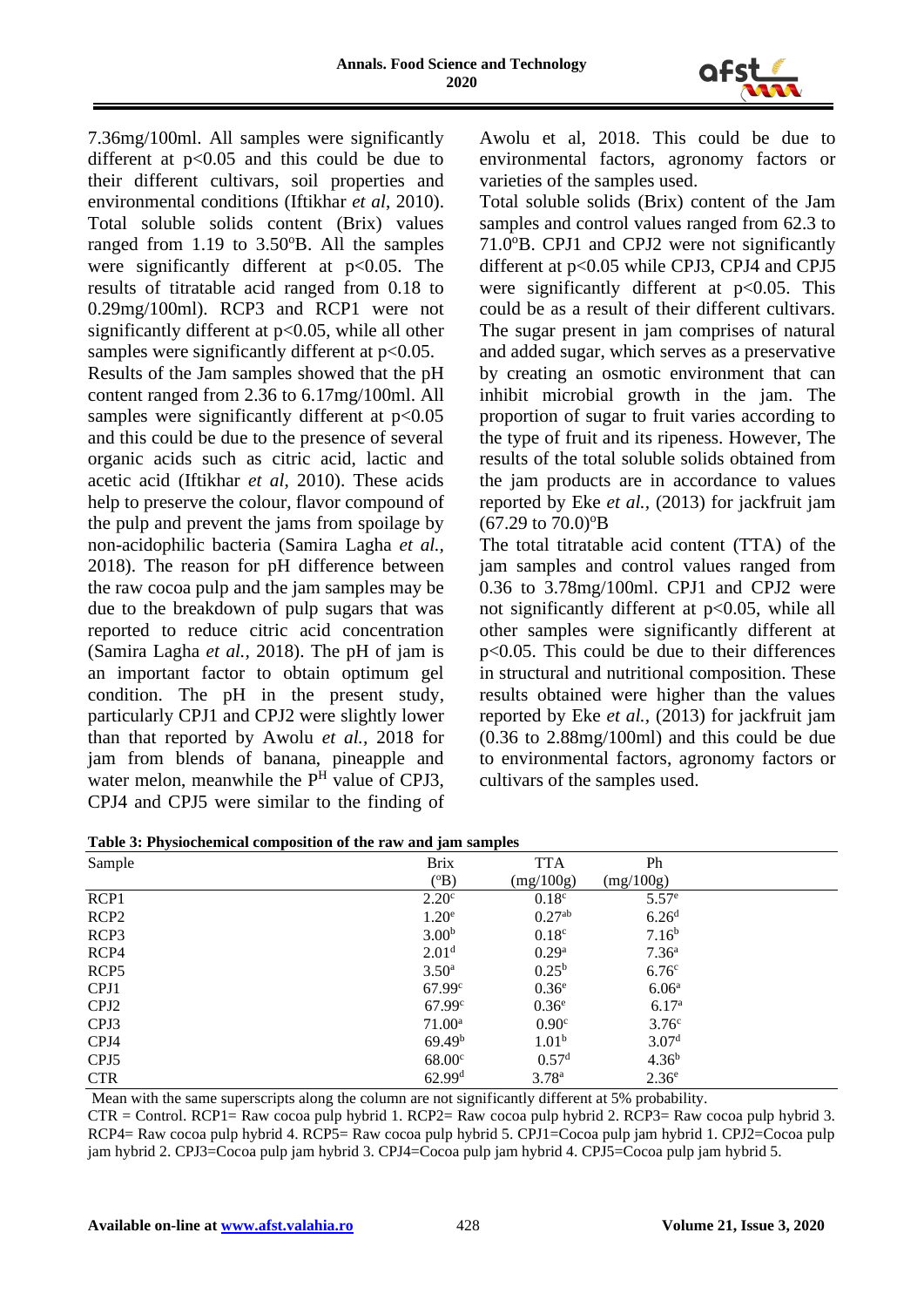

| Table 4: Ascorbic acids composition of the raw and jam samples (mg/100g) |  |
|--------------------------------------------------------------------------|--|
|--------------------------------------------------------------------------|--|

| Sample           | $\cdot$<br>$\overline{\phantom{a}}$<br>$\cdot$<br>Ascorbic acids |
|------------------|------------------------------------------------------------------|
|                  | (mg/100g)                                                        |
| RCP1             | 0.014c                                                           |
| RCP <sub>2</sub> | $0.020$ <sup>a</sup>                                             |
| RCP <sub>3</sub> | $0.020$ <sup>a</sup>                                             |
| RCP4             | $0.018^{ab}$                                                     |
| RCP5             | 0.170 <sup>b</sup>                                               |
| CPJ1             | 0.021 <sup>b</sup>                                               |
| CPJ <sub>2</sub> | 0.021 <sup>b</sup>                                               |
| CPJ3             | 0.021 <sup>b</sup>                                               |
| CPJ4             | $0.026^{\rm a}$                                                  |
| CPJ <sub>5</sub> | $0.026$ <sup>a</sup>                                             |
| <b>CTR</b>       | 0.014c                                                           |

Mean with the same superscripts along the column are not significantly different at 5% probability. CTR = Control. RCP1= Raw cocoa pulp hybrid 1. RCP2= Raw cocoa pulp hybrid 2. RCP3= Raw cocoa pulp hybrid 3. RCP4= Raw cocoa pulp hybrid 4. RCP5= Raw cocoa pulp hybrid 5. CPJ1=Cocoa pulp jam hybrid 1. CPJ2=Cocoa pulp jam hybrid 2. CPJ3=Cocoa pulp jam hybrid 3. CPJ4=Cocoa pulp jam hybrid 4. CPJ5=Cocoa pulp jam hybrid 5.

**Table 5: Sensory analysis of the jam samples**

| Sample Color     |                  | Taste             | Aroma             | Texture           | Appearance Mouth feel |                   | Overall acceptability |
|------------------|------------------|-------------------|-------------------|-------------------|-----------------------|-------------------|-----------------------|
| <b>CTR</b>       | 8.2 <sup>a</sup> | 6.90 <sup>a</sup> | 7.00 <sup>a</sup> | 6.90 <sup>a</sup> | 7.00 <sup>a</sup>     | $7.50^{\circ}$    | 8.7 <sup>a</sup>      |
| CPJ1             | $5.4^\circ$      | 5.30 <sup>b</sup> | $5.30^{b}$        | 4.80 <sup>b</sup> | 5.50 <sup>b</sup>     | 5.90 <sup>b</sup> | 5.7 <sup>c</sup>      |
| CPJ <sub>2</sub> | $5.3^\circ$      | 5.20 <sup>b</sup> | 5.10 <sup>b</sup> | 5.10 <sup>b</sup> | 4.90 <sup>b</sup>     | 5.2 <sup>ab</sup> | 5.7 <sup>c</sup>      |
| CPJ3             | 6.9 <sup>b</sup> | 6.90 <sup>a</sup> | 6.60 <sup>a</sup> | 7.10 <sup>a</sup> | 7.00 <sup>a</sup>     | 7.10 <sup>a</sup> | 7.4 <sup>b</sup>      |
| CPI4             | 5.7 <sup>c</sup> | 5.20 <sup>b</sup> | 5.40 <sup>b</sup> | $5.30^{b}$        | $5.30^{b}$            | 5.6 <sup>ab</sup> | $5.6^\circ$           |
| CPJ <sub>5</sub> | 5.5 <sup>c</sup> | 4.90 <sup>b</sup> | 5.00 <sup>b</sup> | 5.00 <sup>b</sup> | 4.80 <sup>b</sup>     | $5.00^{\rm a}$    | $5.4^\circ$           |
|                  |                  |                   |                   |                   |                       |                   |                       |

Mean with the same superscripts along the column are not significantly different at 5% probability.

CTR = Control. CPJ1=Cocoa pulp jam hybrid 1. CPJ2=Cocoa pulp jam hybrid 2. CPJ3=Cocoa pulp jam hybrid 3. CPJ4=Cocoa pulp jam hybrid 4. CPJ5=Cocoa pulp jam hybrid

### **Ascorbic Acid content of the raw cocoa pulp and jam samples**

Table 4 showed the results of ascorbic acid content of the raw samples, jam samples and control from five (5) varieties of cocoa as well as the control sample. The ascorbic acid content raw cocoa samples ranged from 0.014 to 0.020mg/100ml. RCP2, RCP3 and RCP4 are not significantly different (p<0.05). The remaining samples were significantly different  $(p<0.05)$  and this could be due to the difference in nutritional composition of the cultivars. The findings below revealed that ascorbic acid obtained from jam sample ranged from (0.0014 to 0.026mg/100ml). CPJ1, CPJ2, CPJ3, CPJ4 and CPJ5 are not significantly different  $(p<0.05)$ . Reports showed that cocoa pulp jam was found to contain lesser amount of ascorbic acid than orange (Okudu *et al*, 2017). The ascorbic acid values obtained for the jam samples were higher than that of the raw samples which normally after heat treatment

should have reduced since Vitamin C is heat labile. This increase was due to the addition of citric acid from lime, which is known to be a very rich source of ascorbic acid. The citric acid was added to prevent the sugar from caramelization. The values obtained were lower and not in accordance to that reported for orange (Okudu *et al*, 2017). This could be due to climatic, topographic and environmental factors.

### **Sensory properties of jam made from raw cocoa pulp**

The results of sensory evaluation of jam produced from five cocoa pulp varieties revealed that jam produced from pulp hybrid 3 (CPJ3) had the highest value of colour (6.9) among the jams produced from the five varieties for colour, followed by jam produced from cocoa pulp hybrid 4 (CPJ4) with score of 5.7 while jam produced from cocoa pulp hybrid 2 (CPJ2) had the lowest score (5.3) but the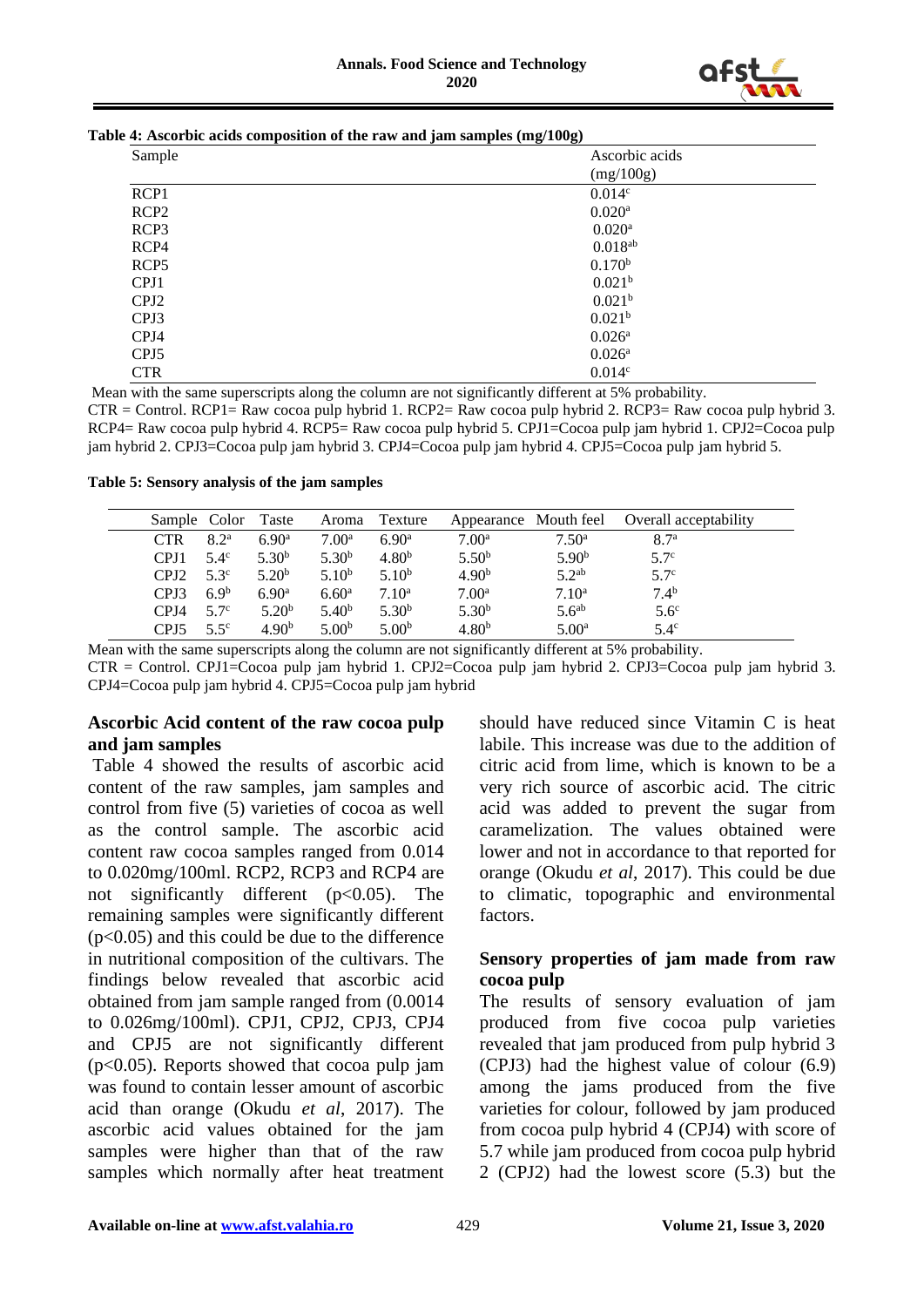

control sample (CTR) had the highest score (8.2) when compared the value of control sample with the jam products. The values obtained were in accordance to those obtained by Eke *et al.,* (2013).

In-term of taste, control sample and jam produced from cocoa pulp hybrid 3 (CPJ3) had the highest score (6.9), followed by jam produced from cocoa pulp hybrid 1 (CPJ1) with score of 5.3 while jam produced from cocoa pulp hybrid 5 (CPJ5) had the least score (4.9). The values obtained were in accordance to those obtained by Eke *et al.,* (2013).

In-term of aroma, control sample had the highest score (7.0), followed by jam produce from cocoa pulp hybrid 3 (CPJ3) with score of 6.6 while jam produced from cocoa pulp hybrid 5 had the lowest score (5.0). The values obtained were in accordance to those obtained by Eke *et al.,* (2013).

Texture results revealed that jam produced from cocoa pulp hybrid 3 (CPJ3) had highest score (7.1), followed by the control sample (6.9) while the jam produced from cocoa pulp hybrid 1 (CPJ1) had the lowest score (4.8). These values were in accordance to those obtained by Eke *et al.,* (2013).

The appearance results showed that the control sample and the jam produced from cocoa pulp hybrid 3 (CPJ3) had the highest score (7.0), followed by jam produced from cocoa pulp hybrid 1 (CPJ1) with score of 5.5 while jam produced from cocoa pulp hybrid 5 had the lowest score  $(4.8)$ .

In term of mouth feel, control sample (CTR) had the highest score (7.5), followed by the jam produced from cocoa pulp hybrid 3 (CPJ3) with score of 7.1, followed by jam produced from cocoa pulp hybrid 1 (CPJ1) with score of 5.9.

The overall acceptability of the jams revealed that the control sample is the most preferred (with score of 8.7), followed by the jam produced from cocoa pulp hybrid 3 (7.4), and the jam produced from cocoa pulp hybrid 1 (CPJ1) with score of 5.7, and CPJ2 (5.7) while the jam produced from cocoa pulp hybrid 5 has the lowest overall acceptability score (5.4).

# **4. CONCLUSIONS**

The study has shown that acceptable jam products can be made from cocoa pulp. The jam produced from cocoa pulp hybrid 3 (CPJ3) was the most preferred and acceptable sample with sensory score of 7.4. The jam produced from all the five (5) cocoa cultivars are rich in antioxidant and flavonoids but jam produced from cocoa pulp hybrid 3 had the highest flavonoid content (0.43mg/100g), antioxidant  $(9.05 \text{ mg}/100 \text{g})$ , total energy (228.75Kcal/100g), and the least moisture content (25.0%) among all the five varieties. These, however, can helps to salvage free radicals in the body. Therefore, instead of allowing the bulk of the pulp not used for beans fermentation to waste away, it could be processed into jam since it would equally supply the dietary needs a normal fruit jam will supply and help protect the body from keeping excess free radicals.

# **5. REFERENCES**

- [1] Adebayo-Oyetoro, O.A., Olatidoye, O.P., Akande E.A and Isaiah C.G (2012). Evaluation of complementary food formulated from fermented sorghum, walnut and ginger. J.Appl. Biosci. 54:3901-3910.
- [2] Afoakwa, E.O. and Paterson, A (2010). Cocoa Fermentation: Chocolate Flavor Quality Encyclopedia of Biotechnology in Agriculture and Food. Taylor & Francis Publishing Inc, Oxford, U.K, pp. 457 – 468.
- [3] Afoakwa, E.O.,Quao, J.,Budu, A.S.,Takrama, J. andSaalia, F.K (2011). Effect of pulp preconditioning on acidification, proteolysis, sugars and free fatty acids concentration during fermentation of cocoa (*Theobroma cacao*) beans. *Int J. Food Sci.Nutr.* 62 (7): 755- 764.
- [4] Afoakwa, E.O.,Quao, J.,Budu, A.S.,Takrama, J. andSaalia, F.K. (2013). Effects of pulp preconditioning on total polyphenols, o-diphenols and anthocyanin concentrations during fermentation and drying of cocoa (*Theobroma cacao)* beans. *Int J. Food Sci.Nutr.* 3: 235-245.
- [5] Awolu, O.O., Okedele, G.O., Ojewumi, M.E and Oseyeme, G.F(2018). Functional Jam production from blends of Banana, Pineapple and Watermelon Pulp. International Journal of Food Science and Biotechnology, 3 (1) 7-14.
- [6] AOAC (2013). Official Methods of Analysis. Association of Official Analytical Chemists, Washington D.C., U.S.A.